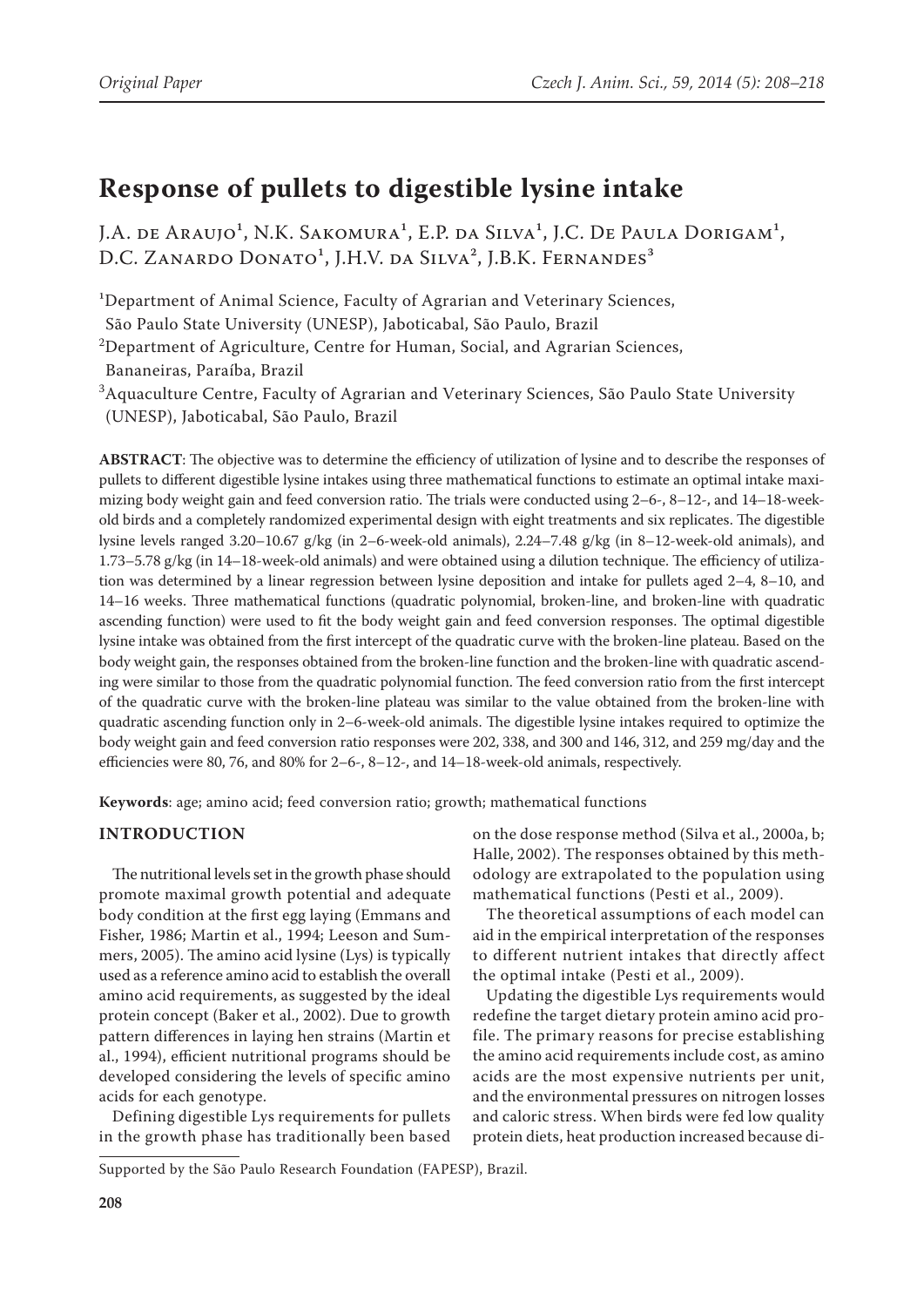etary amino acids were poorly incorporated into body proteins (Coon, 2004). Therefore, this study aimed to determine the efficiency of utilization of lysine and to describe the responses of pullets to different digestible lysine intakes using three mathematical functions to estimate an optimal intake maximizing body weight gain and feed conversion ratio.

### **MATERIAL AND METHODS**

The experiments were conducted at the Laboratory of Poultry Sciences of the Department of Animal Science, Faculty of Agrarian and Veterinary Sciences, UNESP, Jaboticabal, São Paulo, Brazil. The experi-

| Table 1. Composition of the experimental diets (%) |  |  |  |  |
|----------------------------------------------------|--|--|--|--|
|----------------------------------------------------|--|--|--|--|

mental procedures used in this study were approved by the Committee of Eethics and Animal Welfare (protocol No. 007125-08) of the same institution. The trials were performed in three phases (in 2–6-, 8–12-, and 14–18-week-old animals). A total of 1488 Dekalb white pullets were used for the entire period. The birds used during the breeding (8–12-week-old) and rearing (14–18-week-old) periods were raised simultaneously in a shed with controlled temperature and ventilation until weeks 7 and 13, respectively, and were fed diets formulated to meet their requirements as recommended by Rostagno et al. (2005). At the beginning of the experiments, the birds were chosen based on body weight.

|                                 |                          | P <sub>1</sub> |                          | P <sub>2</sub> | P <sub>3</sub>           |        |  |
|---------------------------------|--------------------------|----------------|--------------------------|----------------|--------------------------|--------|--|
| Ingredients                     | L7                       | N-free         | L7                       | N-free         | L7                       | N-free |  |
| Corn                            | 59.053                   |                | 65.784                   |                | 72.814                   |        |  |
| Soybean meal                    | 36.352                   |                | 22.206                   |                | 10.160                   |        |  |
| Wheat bran                      |                          |                | 8.639                    |                | 10.089                   |        |  |
| Corn gluten meal (60%)          |                          |                |                          |                | 3.689                    |        |  |
| Dicalcium phosphate             | 1.753                    | 2.333          | 1.464                    | 2.008          | 1.052                    | 1.645  |  |
| Limestone                       | 1.057                    | 0.655          | 10.111                   | 0.518          | 1.251                    | 0.717  |  |
| Soybean oil                     | 0.728                    | 6.000          |                          | 6.000          | 0.180                    | 6.000  |  |
| Sodium chloride                 | 0.405                    | 0.417          | 0.354                    | 0.366          | 0.329                    | 0.340  |  |
| DL-Methionine (99%)             | 0.303                    |                | 0.198                    |                | 0.072                    |        |  |
| L-Lysine (78%)                  |                          |                |                          |                | 0.017                    |        |  |
| Vitamin supplement <sup>1</sup> | 0.100                    | 0.100          | 0.100                    | 0.100          | 0.100                    | 0.100  |  |
| L-Threonine (99%)               | 0.095                    |                |                          |                |                          |        |  |
| Choline chloride (70%)          | 0.070                    | 0.070          | 0.070                    | 0.070          | 0.070                    | 0.070  |  |
| Mineral supplement <sup>2</sup> | 0.050                    | 0.050          | 0.050                    | 0.050          | 0.050                    | 0.050  |  |
| L-Valine (99%)                  | 0.024                    |                |                          |                |                          |        |  |
| L-Tryptophan (99%)              |                          |                |                          |                | 0.019                    |        |  |
| L-Isoleucine (99%)              |                          |                | 0.022                    |                | 0.008                    |        |  |
| Antioxidant                     | 0.010                    | 0.010          | 0.010                    | 0.010          | 0.010                    | 0.010  |  |
| Washed sand                     | $\overline{\phantom{0}}$ | 12.694         | $\overline{\phantom{0}}$ | 12.627         | $\overline{\phantom{0}}$ | 12.897 |  |
| Corn starch                     |                          | 49.671         | $\overline{\phantom{0}}$ | 49.671         | $\overline{\phantom{0}}$ | 49.671 |  |
| Sugar                           |                          | 15.000         |                          | 15.000         |                          | 15.000 |  |
| Rice husk                       |                          | 13.000         |                          | 13.500         |                          | 13.500 |  |
| Total                           | 100                      | 100            | 100                      | 100            | 100                      | 100    |  |

P1 = 2–6 weeks of age, P2 = 8–12 weeks of age, P3 = 14–18 weeks of age, L7 = diet with a high protein content and excessive amino acids, but with minimally 20% deficiency of digestible Lys in relation to the level of the other amino acids, N-Free = diet free from nitrogen and amino acids with adequate requirements of the other nutrients and  $AME_N$ 

 $^1$ content/kg: folic acid 0.95 g, pantothenic acid 12 g, niacin 38 g, biotin 0.060 g, vitamin A 8 000 000 UI, vitamin B1 2.4 g, vitamin B12 0.012 g, vitamin B2 6 g, vitamin B6 2.5 g, vitamin D3 2 300 000 UI, vitamin E 12 350 UI, vitamin K3 1.8 g, Se 0.3 g, antioxidant 0.250 g, excipient quantity sufficient to 100 g

 $^{2}$ content/kg: Mn 20 g, Fe 100 g, Zn 160 g, Cu 16 g, I 1.5 g, excipient quantity sufficient to 1000 g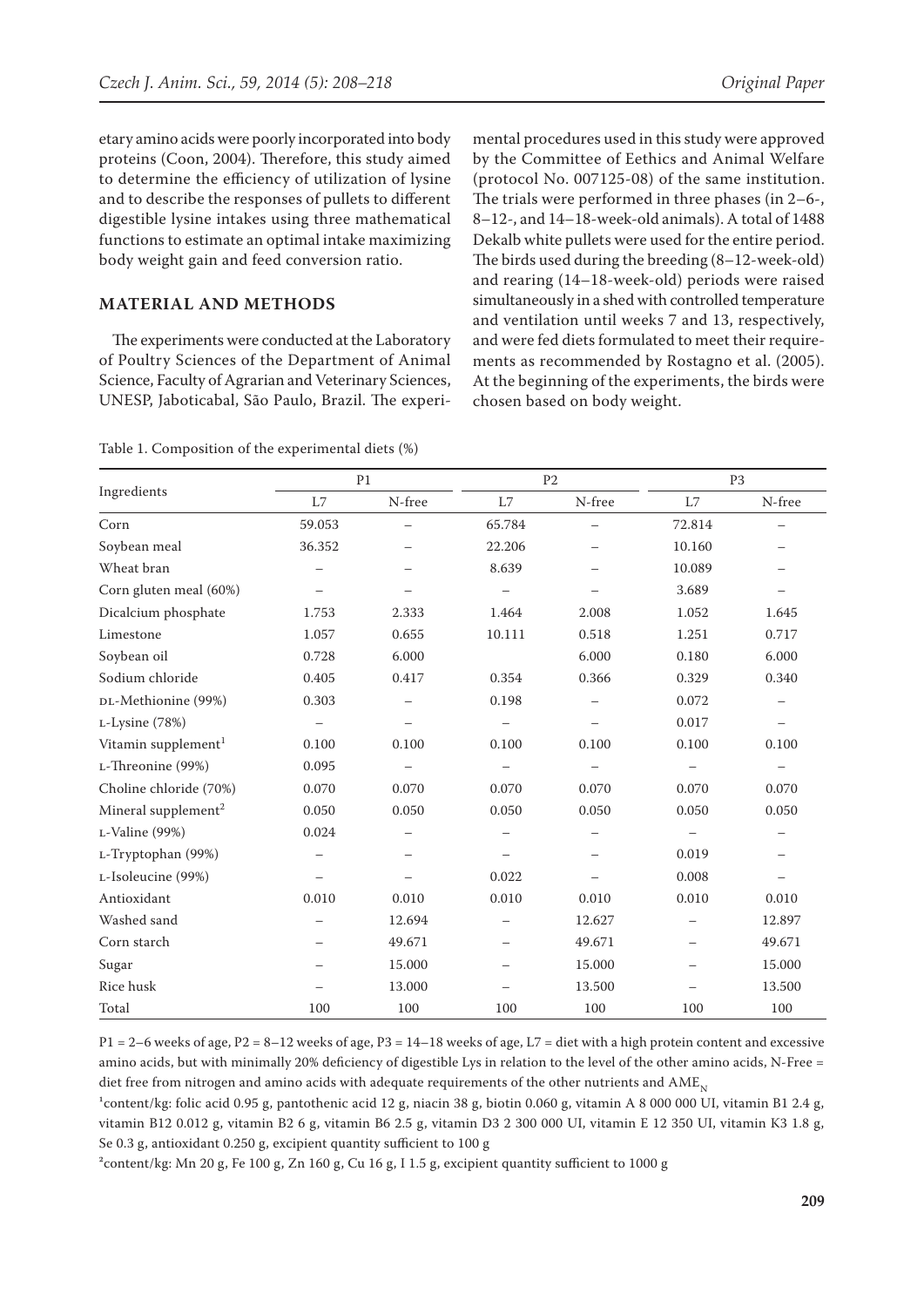Average initial body weight (± standard error  $(SE)$ ) was 110.73  $\pm$  0.01 g and in breeding and rearing phases birds with average body weight  $(\pm SE)$ of  $549.21 \pm 0.16$  g and  $1028.98 \pm 0.24$  g were used, respectively, which was in accord with the range of body weight recommended by the strain guide for the period  $(+/-5\%$  of the standard weight) (Granja Planalto, 2005).

The experiments were conducted in a digestibility facility equipped with a negative-pressure ventilation system and automated temperature control. The birds were housed in cages equipped with feeders and a line of nipple drinkers. The experimental design was completely randomized, with eight treatments and six replicates of 15 pullets per experimental unit in the initial phase and 8 pullets for the other phases. Different birds were used in each trial, and fewer pullets were used in the later phases compared with the initial phase due to the capacity of the installations used for each phase and the need to maintain an adequate density of birds in each experimental unit.

The diets comprised corn, soybean meal, and crystalline amino acids and contained Lys as the first limiting amino acid. Two diets for each experiment were prepared to meet the minimum amounts of nutrients and apparent metabolizable energy  $(AME_N)$  as recommended by Rostagno et al. (2005), except for protein and amino acids. The first diet had a high protein content and an excess of amino acids but minimally a 20% deficiency

of digestible Lys compared to other amino acid levels. The second diet was nitrogen-free and was formulated to meet the requirements of all other nutrients and the  $AME_{N}$ , except for amino acids and protein (Table 1).

The experimental digestible Lys levels were defined according to Fisher and Morris' (1970) procedure by successive diluting the high protein content diet with the nitrogen-free diet. This calculated amino acid level should provide approximately 1.2 times more digestible lysine than recommended by Rostagno et al. (2005). All other amino acid requirements were calculated in a similar manner, where the high protein diets (L7) provided at least 1.4 multiple of these requirements, thus ensuring that the amino acid tested was limiting in all diets in the dilution series. The proportion of the dietary L7 in each treatment is listed in Tables 2 and 3.

The treatments consisted of increasing digestible Lys levels, from L1 to L7. The eighth level was added to confirm that the responses were due to the first limiting amino acid (Lys). Thus, in the 2–6-, 8–12-, and 14–18-week-old animals, the eighth treatment was prepared by adding a small quantity of L-lysine HCl (78%) to the L1 diet, so the L8 diet had the same digestible Lys level as the L2 diet.

The diet formulations were adjusted based on the compositions and digestibility coefficients of the amino acids in the ingredients (corn, wheat bran, corn gluten meal 60%, and soybean meal). The precision-fed assay was conducted using cecec-

| Items                |        | P <sub>1</sub> |        | P <sub>2</sub> |        | P <sub>3</sub> |  |
|----------------------|--------|----------------|--------|----------------|--------|----------------|--|
|                      | L7     | AA/Lys         | L7     | AA/Lys         | L7     | AA/Lys         |  |
| Crude protein        | 21.625 |                | 16.998 |                | 14.549 |                |  |
| Methionine + cystine | 0.909  | 85             | 0.698  | 93             | 0.552  | 95             |  |
| Methionine           | 0.606  | 57             | 0.445  | 59             | 0.316  | 55             |  |
| Lysine               | 1.067  | 100            | 0.748  | 100            | 0.578  | 100            |  |
| Tryptophan           | 0.239  | 22             | 0.179  | 24             | 0.148  | 25             |  |
| Threonine            | 0.840  | 79             | 0.591  | 79             | 0.465  | 81             |  |
| Arginine             | 1.353  | 127            | 1.004  | 134            | 0.754  | 130            |  |
| Valine               | 0.966  | 90             | 0.725  | 97             | 0.612  | 106            |  |
| Isoleucine           | 0.864  | 81             | 0.656  | 87             | 0.519  | 90             |  |
| Leucine              | 1.809  | 170            | 1.474  | 197            | 1.536  | 265            |  |
| Phenylalanine        | 1.021  | 97             | 0.772  | 103            | 0.678  | 117            |  |

Table 2. Digestible amino acid composition analyzed (%)

 $P1 = 2-6$  weeks of age,  $P2 = 8-12$  weeks of age,  $P3 = 14-18$  weeks of age,  $L7 =$  diet with a high protein content and excessive amino acids, but with minimally 20% deficiency of digestible Lys in relation to the level of the other amino acids, AA = amino acids, Lys = lysine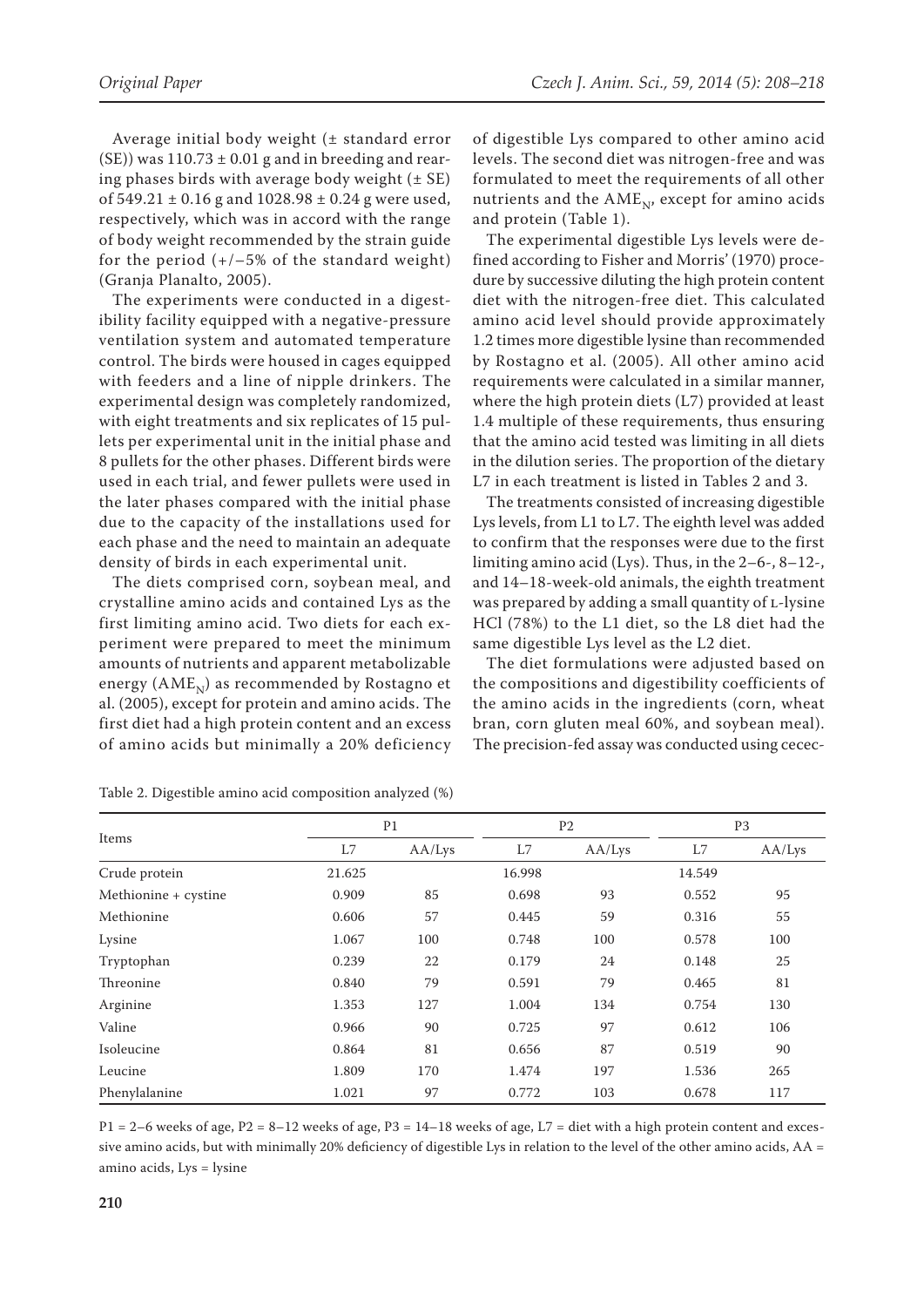| Level          | P <sub>1</sub> |             |       |     | P <sub>2</sub> |       |     | P <sub>3</sub> |       |  |
|----------------|----------------|-------------|-------|-----|----------------|-------|-----|----------------|-------|--|
|                | L7             | <b>DFAA</b> | Lys   | L7  | <b>DFAA</b>    | Lys   | L7  | <b>DFAA</b>    | Lys   |  |
| L1             | 30             | 70          | 0.320 | 30  | 70             | 0.224 | 30  | 70             | 0.173 |  |
| L2             | 40             | 60          | 0.427 | 40  | 60             | 0.299 | 40  | 60             | 0.231 |  |
| L <sub>3</sub> | 50             | 50          | 0.534 | 50  | 50             | 0.374 | 50  | 50             | 0.289 |  |
| L4             | 60             | 40          | 0.640 | 60  | 40             | 0.449 | 60  | 40             | 0.347 |  |
| L <sub>5</sub> | 70             | 30          | 0.747 | 70  | 30             | 0.524 | 70  | 30             | 0.405 |  |
| L6             | 90             | 10          | 0.960 | 90  | 20             | 0.673 | 90  | 20             | 0.520 |  |
| L7             | 100            | $\Omega$    | 1.067 | 100 | $\Omega$       | 0.748 | 100 | $\mathbf{0}$   | 0.578 |  |

Table 3. Proportion (%) of the high protein diet (L7) in the composition of the treatments in three experimental phases

 $P1 = 2-6$  weeks of age,  $P2 = 8-12$  weeks of age,  $P3 = 14-18$  weeks of age, Lys = lysine, DFAA = diet free of amino acid

tomized Leghorn roosters (Sibbald, 1987). After 24 h of feed withdrawal, six cecectomized roosters (approximately 40 weeks old) were tube-fed approximately 30 g of each of the three samples (corn, wheat bran, and corn gluten meal 60%, and soybean meal). Excreta were then quantitatively collected for 48 h, freeze-dried, weighed, and ground for later analysis. Endogenous corrections for amino acids were made using six roosters that had been fasted for 48 h. The amino acid compositions of the ingredients, whole body, diet, and excreta were analyzed using acid hydrolysis of proteins under acidic conditions at 110°C for 23 h after performing acid oxidation of methionine and cystine. The hydrolysates were adjusted to a pH of 2.20 and the amino acids were separated by ion exchange chromatography and then determined using photometric detection at 570 nm after reaction with ninhydrin. For total tryptophan, after basic hydrolysis of the proteins, the sample was hydrolyzed under alkaline conditions with barium hydroxide and heated in an autoclave at 120°C for 16 h. The hydrolysates were acidified with chlorhydric acid to pH 3.0. Tryptophan from the hydrolysates was separated by reverse phase high performance liquid chromatography (HPLC) and determined by fluorometric detection.

The feed intake (FI) and body weight gain (BWG) data were collected every two weeks. To estimate the efficiency of utilization for Lys deposition, the data of the first two weeks of each experiment  $(2-4-, 8-10-,$  and  $14-16$ -week-old animals) were considered. The efficiency of utilization of Lys was obtained by linear regression between Lys deposition (DLys) in the whole body and Lys intake (iLys) subtracting the maintenance requirement. The correction in the Lys intake was obtained by subtracting the daily Lys intake from the Lys

requirement for maintenance of 31 mg of Lys per kg BW (Siqueira et al., 2011).

Mathematical functions were applied to explain the relationship between the digestible Lys intake (iLys, mg/day) and the BWG (g/day) and feed conversion ratio (FCR,  $g/g$ ). The following functions were used to fit the responses of the variables to digestible iLys: quadratic polynomial (QP), broken-line (BL), and broken-line function with quadratic ascending (BLQ).

The BL function obtained from Robbins et al. (2006) describes the relationship between the variables with digestible iLys (X) using three parameters, as demonstrated in Eq. (1):

$$
\text{BWG} = \text{BWG}_{\text{max}} + \text{U} \times (\text{R} - \text{X}) \tag{1}
$$

where:

BWG<sub>max</sub> = asymptotic response of the function (β1)<br>U = slope at the breaking point (β2)

= slope at the breaking point  $(\beta 2)$ 

R = requirement to express the breaking point BW $G<sub>max</sub>$  (β3)

The estimates of this function are valid if  $X < R$ ; when  $X \ge R$ , then BWG = BWG<sub>max</sub>.

The broken-line with quadratic ascending function (BLQ) was also obtained from Robbins et al. (2006). This function describes the relationship between BWG and digestible iLys (X) with three parameters and has the same biological meaning as Eq. (1).

$$
BWG = BWG_{\text{max}} + U \times (R - X)^2 \tag{2}
$$

where:

BWG<sub>max</sub> = asymptotic response of the function ( $\beta_1$ )<br>U = slope at the breaking point ( $\beta_2$ )

- U = slope at the breaking point  $(β<sub>2</sub>)$ <br>R = requirement to express the brea
- = requirement to express the breaking point  $BWG_{max}(\beta_3)$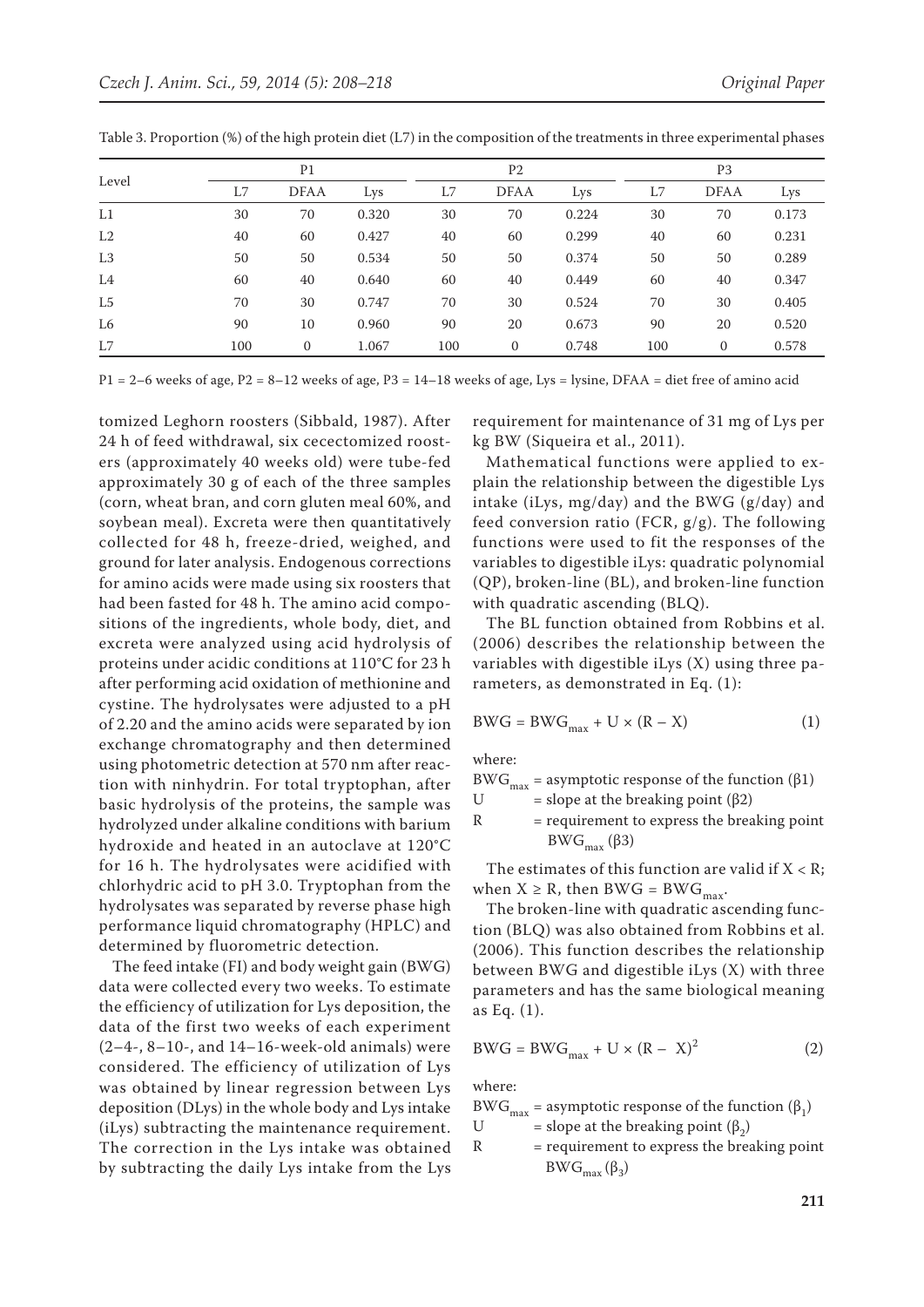The estimates of this function are valid if  $X < R$ ; when  $X \ge R$ , then BWG = BWG<sub>max</sub>.

The quadratic polynomial function (QP) given in Eq. (3) can fit the increase and decrease in performance well (but not the plateau):

BWG =  $\beta_1 + \beta_2 \times X + \beta_3 \times X^2$  (3) where: BWG = dependent variable  $X = \text{digestible iLys}$  $β_1$ ,  $β_2$ ,  $β_3$  = constants

The increase and decrease in BWG are well adjusted if  $\beta_2$  is positive and  $\beta_3$  is negative (Pesti et al., 2009). The optimal digestible Lys intake (mg/day) was obtained by the first QP derivative  $(β<sub>2</sub> + 2β<sub>3</sub> × X = 0)$ .

The digestible Lys requirement was estimated using the quadratic functions by establishing the first point at which the quadratic response curve crossed the plateau (BW $G_{max}$ ) value established from the BL function, as given in Eq. (4):

$$
X = \frac{-\beta_2 \pm \sqrt{\beta_2^2 - 4 \times \beta_3(\beta_1 - BWG_{\text{max}})}}{2 \times \beta_3}
$$
(4)

The coefficient of determination  $(R^2)$  and the Akaike information criterion (AIC) were adopted to assess the best functions. The data were analyzed for error normality (Cramer-Von Mises) and variance homoscedasticity (Levene). These assumptions were met for all variables studied in the three experiments (2–6-, 8–12-, and 14–18-week-old birds). The statistical analyses were performed considering a significance level of 5% and using the SAS software (Statistical Analysis System, Version 9.1, 2009).

#### **RESULTS AND DISCUSSION**

The body weight gain (BWG) and feed conversion ratio (FCR) responses of 2–6-, 8–12-, and 14–18-week-old pullets fed increasing levels of digestible Lys are presented in Table 4.

In the first experiment, the BWG response to l-lysine HCl (78%) (level L8) indicated that lysine was the most limiting amino acid. The feed intake was lower in the birds fed the L1 diet  $(3.20 \text{ g/kg})$ , mainly in 2–6-week-old animals. The BWG responses to the lowest level (L1) treatment relative to the maximum BWG (L6) of each phase were 28% (2–6-week-old birds), 58% (8–12-week-old birds), and 44% (14–18-week-old birds), with an average value of 43%. According to Bowmaker and Gous (1991), it is important for the bird to avoid the effects of an unbalanced energy intake that may occur when the bird increases its intake of feed with a lower concentration of amino acids. The most diluted diets had energy concentrations similar to those of the L7 diet despite their lower amino acid concentrations, so the amount of energy consumed by the birds fed these diets far exceeded the amount required for BWG, considering the low gain in birds fed the L1 diet (Bowmaker and Gous, 1991). The dilution of the amino acid levels described above affected the feed conversion ratio.



Figure 1. Graphical representation of the efficiencies of utilization of lysine for deposition in the phases of 2–4 (I), 8–10 (II), and 14–16 (III) weeks of age

(●) mean responses of the birds to L1–L7 diets (2–4 weeks of age), (■) mean responses of the birds to L1–L7 diets (8–10 weeks of age), (▲) mean responses of the birds to L1–L7 diets (14–16 weeks of age), (○) response of the birds to L8 diet (2–4 weeks of age),  $(\Box)$  response of the birds to L8 diet (8–10 weeks of age),  $(\Delta)$  response of the birds to L8 diet (14–16 weeks of age)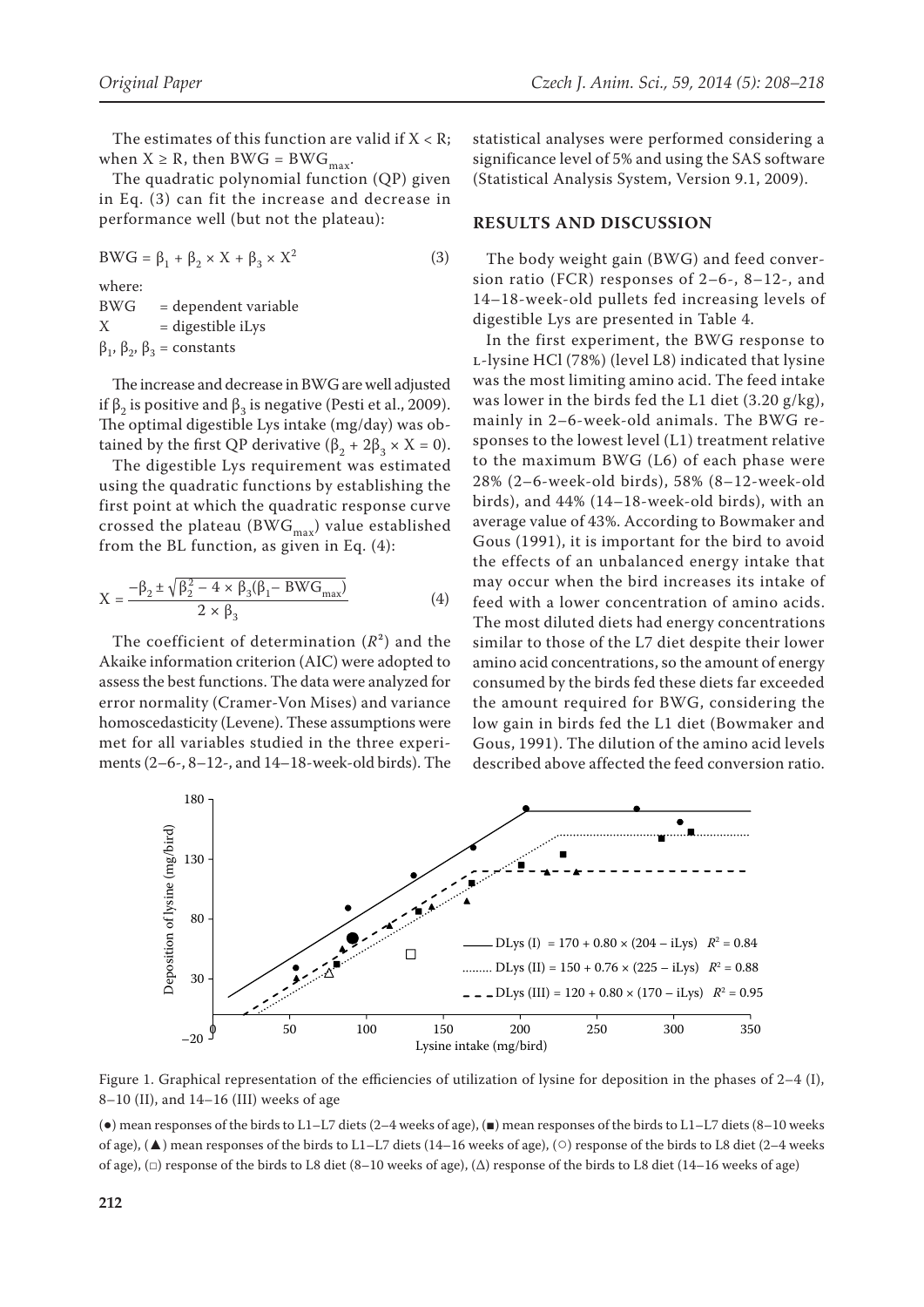|                             | Level Lys (%)                   | FI(g/day)  | iLys (mg/day) | BWG (g/day) | FCR(g/g)   |  |  |  |
|-----------------------------|---------------------------------|------------|---------------|-------------|------------|--|--|--|
| 2–6 weeks of age $(n = 42)$ |                                 |            |               |             |            |  |  |  |
| $\rm L1$                    | 0.320                           | 17.40      | 57.53         | 2.83        | 6.15       |  |  |  |
| $\rm L2$                    | 0.426                           | 19.58      | 86.31         | 4.36        | 4.74       |  |  |  |
| L <sub>3</sub>              | 0.533                           | 20.38      | 112.32        | 6.74        | 3.02       |  |  |  |
| L4                          | 0.641                           | 21.19      | 140.37        | 8.35        | $2.54\,$   |  |  |  |
| L5                          | 0.747                           | 21.24      | 164.09        | 8.90        | 2.39       |  |  |  |
| L <sub>6</sub>              | 0.960                           | 22.06      | 219.04        | 10.02       | 2.20       |  |  |  |
| $\rm L7$                    | 1.067                           | 21.87      | 241.29        | 9.98        | 2.19       |  |  |  |
| $\mbox{L}8$                 | 0.426                           | 19.07      | 84.09         | 3.30        | 5.78       |  |  |  |
| P > F                       |                                 | $< 0.0001$ | $< 0.0001$    | $< 0.0001$  | < 0.0001   |  |  |  |
| CV(%)                       |                                 | $3.51\,$   | 3.28          | 4.66        | 6.47       |  |  |  |
|                             | 8–12 weeks of age ( $n = 42$ )  |            |               |             |            |  |  |  |
| L1                          | 0.224                           | 48.01      | 111.86        | 7.12        | 6.93       |  |  |  |
| $\rm L2$                    | 0.299                           | 49.99      | 155.04        | 7.68        | 6.60       |  |  |  |
| $\rm L3$                    | 0.374                           | 50.39      | 195.69        | 9.06        | 5.56       |  |  |  |
| $\operatorname{L4}$         | 0.449                           | 51.13      | 238.62        | 10.74       | 4.77       |  |  |  |
| L <sub>5</sub>              | 0.524                           | 51.54      | 280.6         | 11.99       | 4.30       |  |  |  |
| L <sub>6</sub>              | 0.673                           | 51.64      | 361.32        | 12.25       | 4.22       |  |  |  |
| $\rm L7$                    | 0.748                           | 51.42      | 399.7         | 12.01       | 4.28       |  |  |  |
| $\rm L8$                    | 0.299                           | 50.07      | 155.56        | 7.47        | 6.72       |  |  |  |
| ${\cal P} > {\cal F}$       |                                 | 0.1124     | < 0.0001      | $< 0.0001$  | $< 0.0001$ |  |  |  |
| CV(%)                       |                                 | 4.59       | 4.69          | 3.38        | 5.63       |  |  |  |
|                             | 14–18 weeks of age ( $n = 42$ ) |            |               |             |            |  |  |  |
| L1                          | 0.173                           | 52.30      | 96.38         | 4.56        | $11.54\,$  |  |  |  |
| $\operatorname{L2}$         | 0.231                           | 52.97      | 130.17        | 5.14        | 10.31      |  |  |  |
| $\rm L3$                    | 0.289                           | 56.36      | 173.13        | 7.06        | 8.07       |  |  |  |
| L <sub>4</sub>              | 0.347                           | 57.00      | 210.45        | 8.63        | 6.62       |  |  |  |
| ${\rm L}5$                  | 0.405                           | 58.27      | 250.95        | 9.48        | 6.15       |  |  |  |
| L <sub>6</sub>              | $0.52\,$                        | 58.99      | 326.50        | 10.48       | 5.63       |  |  |  |
| L7                          | 0.578                           | 57.67      | 354.65        | 9.70        | 5.95       |  |  |  |
| $\mbox{L}8$                 | 0.231                           | 52.92      | 130.04        | $5.11\,$    | 10.37      |  |  |  |
| P > F                       |                                 | < 0.0001   | $< 0.0001$    | < 0.0001    | < 0.0001   |  |  |  |
| CV(%)                       |                                 | 2.44       | 2.52          | 5.32        | $7.5\,$    |  |  |  |

Table 4. Feed intake (FI), lysine intake (iLys), body weight gain (BWG), and feed conversion ratio (FCR)

 $P$  = value of associated probability,  $F = F$ -test value,  $CV =$  coefficient of variation

The L1 pullets displayed approximately 2.15 times greater FCR than the L7 pullets (Table 4).

Figure 1 shows the iLys and DLys for each treatment at the phases of 2–4-, 8–10-, and 14–16-week-old animals. The increase in iLys promoted an increase in DLys, hence efficiency of utilization, in the three phases evaluated. The efficiencies were estimated at 80% (2–4-week-old birds), 76% (8–10-week-old birds), and 80% (14–16-week-old birds).

The efficiencies of utilization of Lys observed in this study (80, 76, and 80%) were obtained with responses within the range where Lys was limiting and linearly related to protein deposition. To our knowledge, however, there have been no other studies determining efficiency in pullets. Efficiency, as observed here, was higher than that previously observed for birds of layer genotype (Fatufe et al., 2004), in which the efficiency of Lys utilization showed maxima of 74%. These maxima were achieved at intakes which were much lower than those needed for high protein deposition.

For 2–6-week-old pullets, the BWG and FCR responses to the digestible Lys intake were well fitted by all three functions (Figure 2).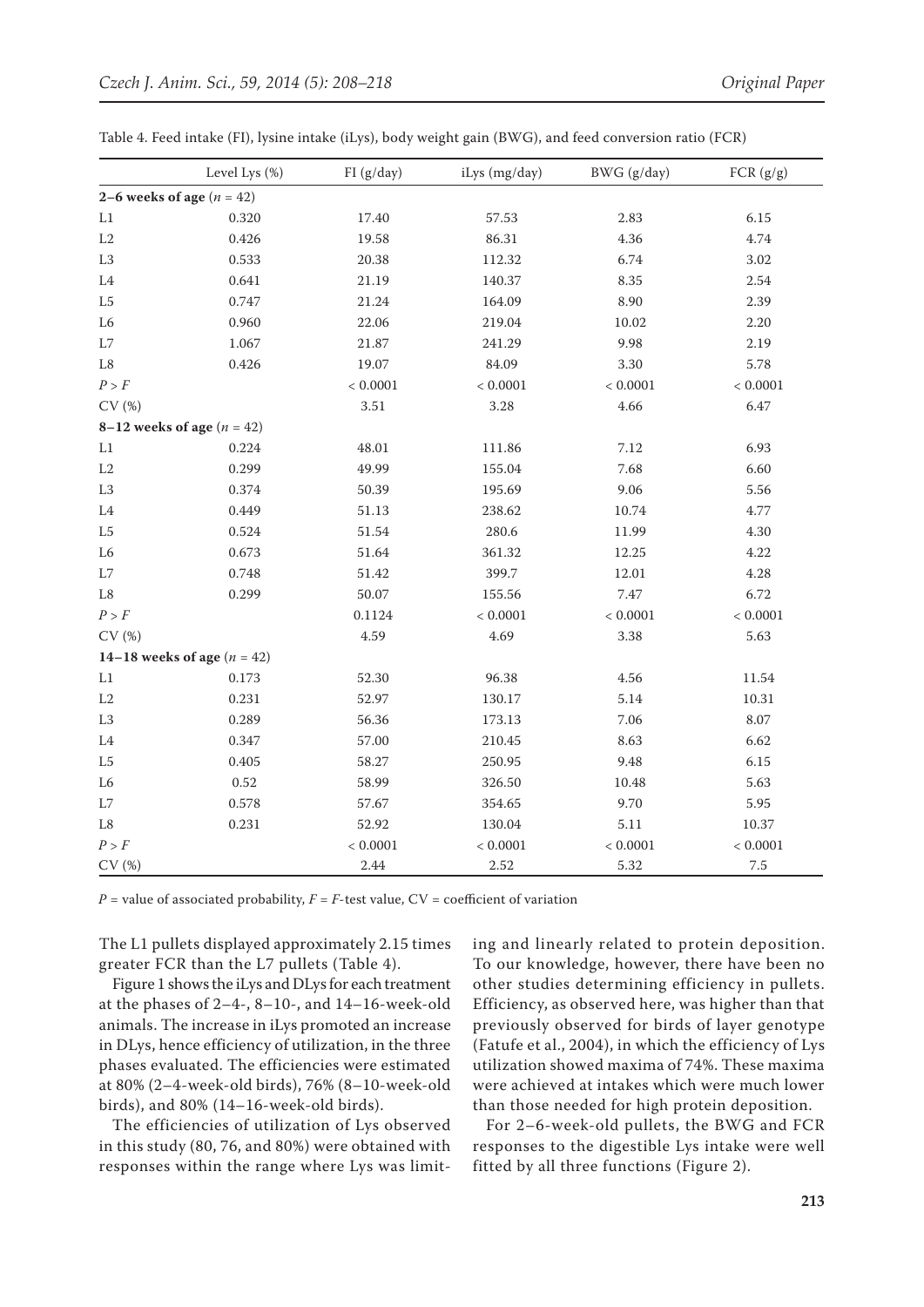

Figure 2. Graphical representation of quadratic polynomial (QP), broken-line (BL), and broken-line with quadratic ascending (BLQ) functions for (**A**) feed conversion ratio (FCR) and (**B**) body weight gain (BWG) responses of 2–6-weekold pullets receiving gradual levels of digestible lysine

(○) response of the birds to L8 diet (2–6 weeks of age, (●) response of the birds to L1–L7 diets (2–6 weeks of age)

The BL function predicted a breaking point  $(\beta_3)$ for BWG and FCR at 175 and 121 mg/day Lys, respectively (Table 5). BLQ predicted a breaking point  $(β<sub>2</sub>)$  for BWG and FCR at 223 and 147 mg/day Lys, respectively (Table 5). The estimated daily digestible Lys intakes obtained by the first derivative of the QP function were 227 and 193 mg/day for BWG and FCR, respectively. The first intercepts of the quadratic curve (Eq. (4)) with the broken-line plateau calculated for BWG and FCR occurred at 202 and 146 mg/day, respectively.

In the second phase (8–12 weeks of age), the pullet BWG and FCR responded to gradual digestible Lys level increases (Figure 3).

The BL function predicted a breaking point for BWG at 287 and for FCR at 269 mg/day Lys. The digestible Lys intakes required to achieve BWG $_{\rm max}$ as predicted by the BLQ and QP functions were similar for BWG and FCR, estimated at 390 and 358 mg/day, respectively. The first intercepts of the quadratic curve (Eq. (4)) with the broken-line plateau calculated for the BWG and FCR occurred at 338 and 312 mg/day, respectively.

The relationships between BWG and FCR and the digestible Lys intake were estimated by fitting the BL, BLQ, and QP functions for pullets from 14 to 18 weeks of age (Figure 4).

The minimum digestible Lys intake determined by BL was 255 for BWG and 226 mg/day for FCR. The QP function of the digestible Lys intake (Table 5) exhibited maximum BWG (i.e. upper asymptote) and minimum FCR (i.e. lower asymptote) at 337 and 308 mg/day, respectively. The first intercepts of the quadratic curve (Eq. (4)) with the broken-line plateau calculated for BWG and FCR occurred at 300 and 259 mg/day, respectively.

The results demonstrated that the digestible Lys intake calculated for optimum FCR was consid-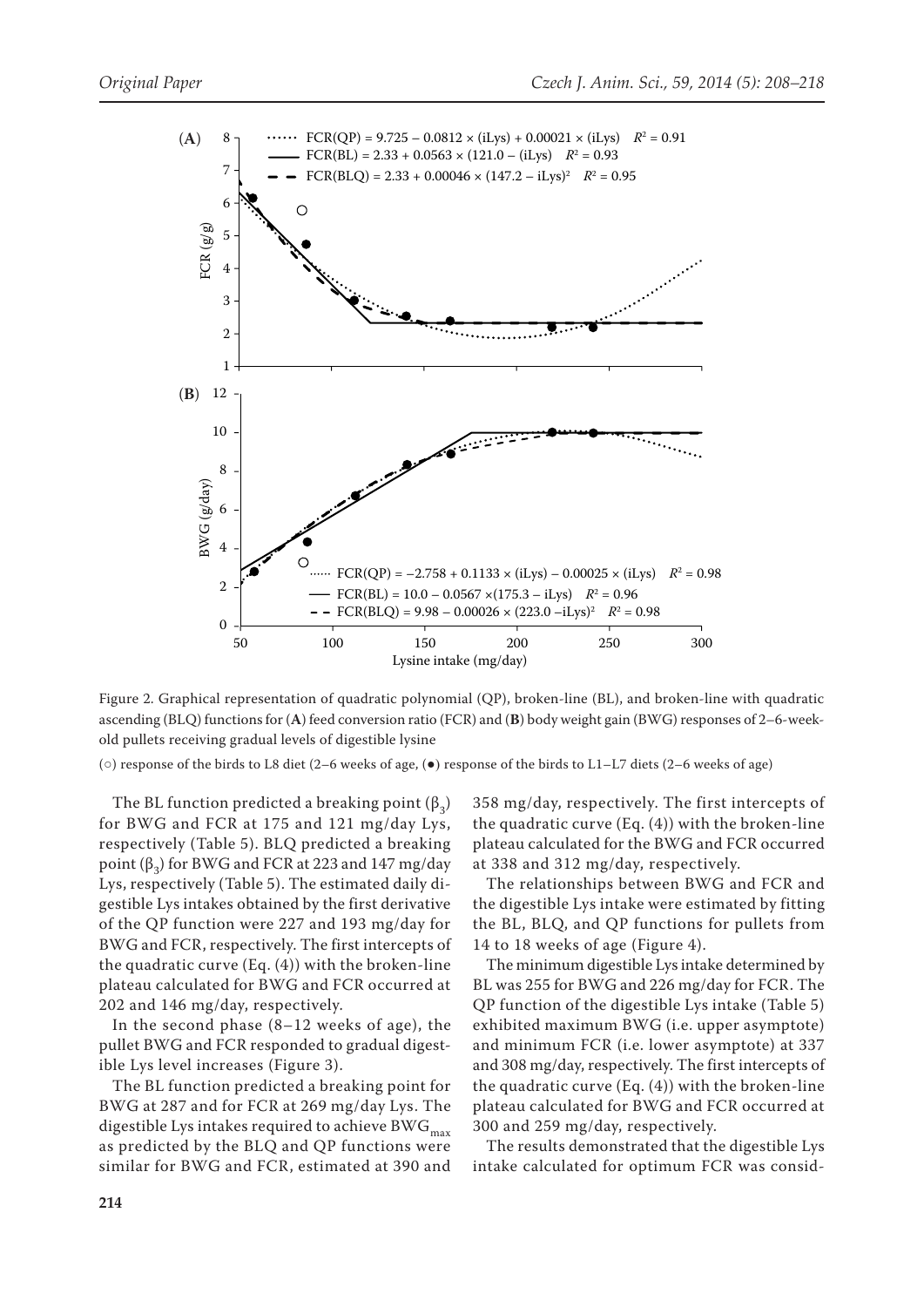| Models             | Response<br>variable | $\beta_1$                | $\beta_2$                | $\beta_3$                | $\mathbb{R}^2$           | AIC                      | Lys   |  |  |  |
|--------------------|----------------------|--------------------------|--------------------------|--------------------------|--------------------------|--------------------------|-------|--|--|--|
| 2-6 weeks of age   |                      |                          |                          |                          |                          |                          |       |  |  |  |
| QP                 | <b>BWG</b>           | $-2.75792$               | 0.11334                  | $-0.00025$               | 0.98                     | $-81.8$                  | 226.7 |  |  |  |
| BL                 | <b>BWG</b>           | 10.0                     | $-0.0567$                | 175.3                    | 0.96                     | $-54.9$                  | 175.3 |  |  |  |
| <b>BLQ</b>         | <b>BWG</b>           | 9.98                     | $-0.00026$               | 223.0                    | 0.98                     | $-82.3$                  | 223.0 |  |  |  |
| $BL + QP1$         | <b>BWG</b>           | $\overline{\phantom{m}}$ |                          |                          | $\overline{\phantom{0}}$ | $\overline{\phantom{m}}$ | 202.2 |  |  |  |
| QP                 | FCR                  | 9.72540                  | $-0.08124$               | 0.00021                  | 0.91                     | $-73.8$                  | 193.4 |  |  |  |
| BL                 | FCR                  | 2.33                     | 0.0563                   | 121.0                    | 0.93                     | $-82.5$                  | 121.0 |  |  |  |
| <b>BLQ</b>         | FCR                  | 2.33                     | 0.00046                  | 147.2                    | 0.95                     | $-98.7$                  | 147.2 |  |  |  |
| $BL + QP$          | FCR                  |                          |                          |                          |                          |                          | 146.3 |  |  |  |
| 8-12 weeks of age  |                      |                          |                          |                          |                          |                          |       |  |  |  |
| QP                 | <b>BWG</b>           | 1.36537                  | 0.05611                  | $-0.000072$              | 0.93                     | $-46.6$                  | 389.7 |  |  |  |
| BL                 | <b>BWG</b>           | 12.12                    | $-0.0302$                | 286.6                    | 0.95                     | $-64.6$                  | 286.6 |  |  |  |
| <b>BLQ</b>         | <b>BWG</b>           | 12.25                    | $-0.00007$               | 390.1                    | 0.93                     | $-46.4$                  | 390.1 |  |  |  |
| $BL + QP$          | <b>BWG</b>           | $\equiv$                 |                          | $\overline{\phantom{m}}$ | $\equiv$                 | $\overline{\phantom{0}}$ | 338.1 |  |  |  |
| <b>QP</b>          | FCR                  | 10.33762                 | $-0.03443$               | 0.000048                 | 0.88                     | $-78.5$                  | 358.6 |  |  |  |
| BL                 | FCR                  | 4.28                     | 0.0174                   | 268.9                    | 0.91                     | $-87.7$                  | 268.9 |  |  |  |
| <b>BLQ</b>         | FCR                  | 4.22                     | 0.00005                  | 357.6                    | 0.88                     | $-77.5$                  | 357.6 |  |  |  |
| $BL + QP$          | FCR                  | $\overline{\phantom{0}}$ |                          |                          | $\overline{\phantom{m}}$ |                          | 311.9 |  |  |  |
| 14-18 weeks of age |                      |                          |                          |                          |                          |                          |       |  |  |  |
| QP                 | $\rm{BW}G$           | $-1.62229$               | 0.069495                 | $-0.000103$              | 0.94                     | $-47.1$                  | 337.4 |  |  |  |
| BL                 | <b>BWG</b>           | 9.97                     | $-0.0356$                | 254.70                   | 0.95                     | $-51.0$                  | 254.7 |  |  |  |
| <b>BLQ</b>         | <b>BWG</b>           | 10.12                    | $-0.0001$                | 341.2                    | 0.94                     | $-46.7$                  | 341.2 |  |  |  |
| $BL + QP$          | <b>BWG</b>           | $\overline{\phantom{m}}$ | $\overline{\phantom{0}}$ |                          | $-$                      | $\overline{\phantom{m}}$ | 300.0 |  |  |  |
| QP                 | ${FCR}$              | 18.57534                 | $-0.08436$               | 0.000137                 | 0.93                     | $-36.1$                  | 307.9 |  |  |  |
| BL                 | FCR                  | 5.91                     | 0.0436                   | 226.4                    | 0.93                     | $-37.6$                  | 226.4 |  |  |  |
| <b>BLQ</b>         | FCR                  | 5.77                     | 0.00014                  | 299.1                    | 0.92                     | $-35.0$                  | 299.1 |  |  |  |
| $BL + QP$          | FCR                  | $\qquad \qquad -$        |                          |                          | $\overline{\phantom{0}}$ | $\qquad \qquad -$        | 259.1 |  |  |  |

Table 5. Estimates of the optimum lysine intake by different mathematical models in the phases 2–6, 8–12, and 14–16 weeks of age

 $BL =$  broken-line function,  $QP =$  quadratic polynomial function,  $BLQ =$  broken-line function with quadratic ascending, BWG = body weight gain, FCR = feed conversion ratio,  $\beta_1$ ,  $\beta_2$ ,  $\beta_3$  = constants,  $R^2$  = coefficient of determination, AIC = Akaike information criterion, Lys = lysine

<sup>1</sup>the estimate of Lys requirements by quadratic models was determined by establishing the first point at which the quadratic response curve crossed the plateau value established from the BL model

erably lower than that determined for BWG $_{\rm max}$ , which can be attributed to the formulation technique used. According to Gous and Morris (1985), when the diet is marginally deficient in Lys, the birds increase their FI, most likely in an attempt to ingest sufficient Lys to meet their metabolic demands.

The best fits  $(R^2)$  were observed for BWG. For 2–6-week-old pullets, based on the AIC, the BLQ function performed the best, regardless of the studied variable. In this function, the response was curvilinear as the requirement was approached (Pesti et al., 2009). BLQ considers no response above the plateau and therefore corrects the bilateral symmetry assumed by the QP function. We expected to achieve similar estimates for the first intercept of the QP curve with the BL and BLQ plateaus, but a procedural similarity was observed only for FCR.

In the other phases (8–12 and 14–18 weeks of age), the BL function performed the best. The upper (BWG<sub>max</sub>,  $\beta_1$ ) and lower (FCR<sub>min</sub>,  $\beta_1$ ) asymptotes estimated by BL and BLQ were similar; however, the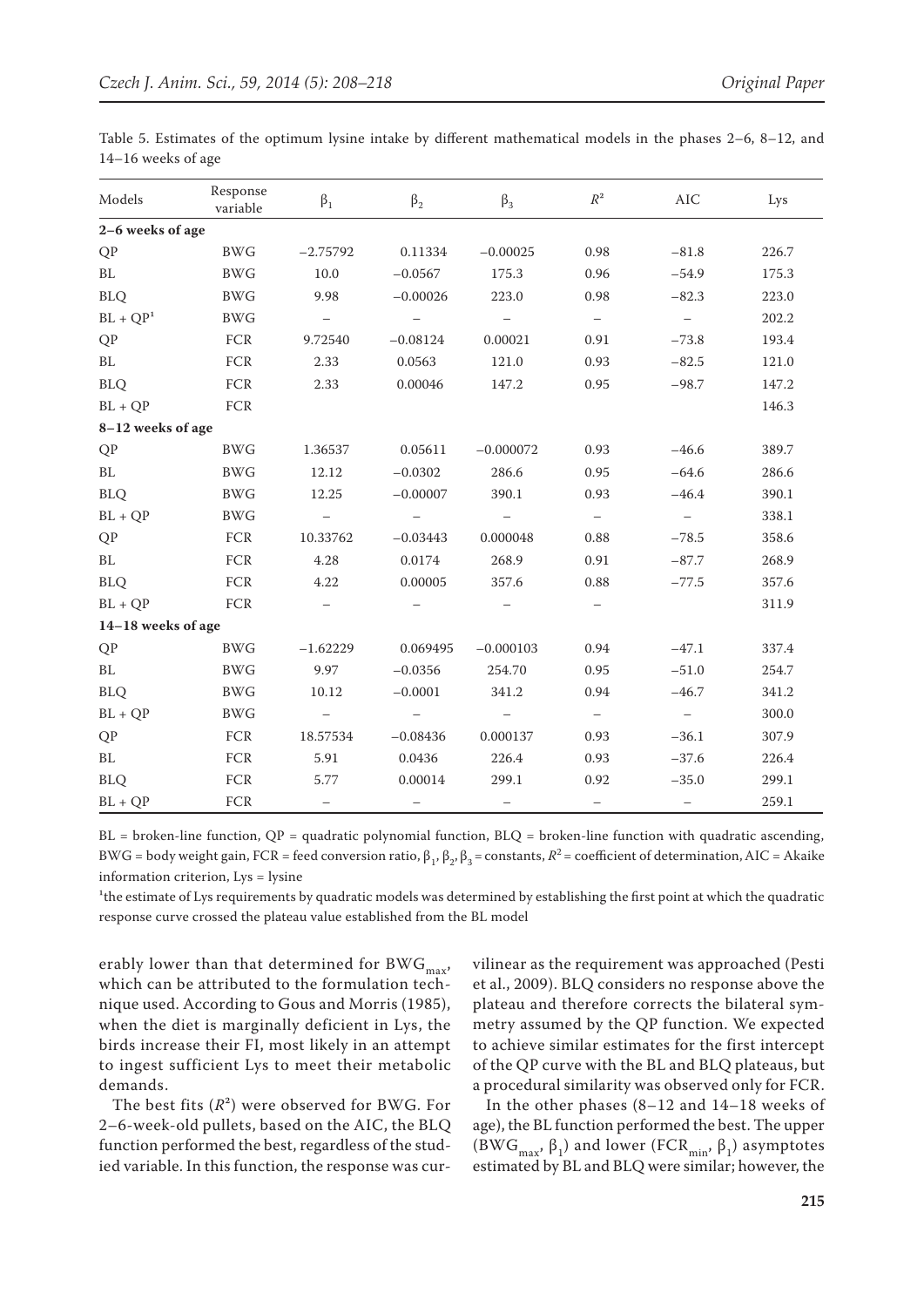estimated optimal digestible Lys intake values were significantly different (Table 5). The quadratic fit does not establish objective breaking points (Baker et al., 2002). Estimating amino acid requirements using broken-line regression analysis establishes requirements objectively based on the inflection point of the fitted response (Baker et al., 2002; Robbins et al., 2006). Baker et al. (2002) demonstrated that the BL breaking point estimated the minimum iLys value, which is advantageous for calculating amino acid ratios. The same cannot be achieved using the BLQ function, as its estimate is similar to those obtained using quadratic regression.

For the BWG first intercept (iLys value), the QP curve with the BL plateau estimated a requirement value close to that predicted at 89, 87, and 89% of the upper asymptote values of the quadratic equation for 2–6-, 8–12-, and 14–18-week-old pullets, respectively. Fatufe et al. (2004) demonstrated that pullets (Lohmann White) displayed stable responses at 179 mg Lys/day in the diet during the starter phase. The average requirement of 202  $((223 + 179)/2)$  mg Lys/day reported by Halle (2002) and Fatufe et al. (2004)) was similar to that determined in the present work. The recommendation of the hybrid producer (Granja Planalto, 2005) is 195 mg Lys/day in the initial phase and 344 mg Lys/day in the breeding phase and these values are in agreement with the results of this study, with a difference of 7 and 6 mg of Lys, respectively. However, for the rearing phase the recommendation of 467 mg Lys/day is higher than the estimated value of 300 mg Lys/day from this study, to optimize BWG.

Rodrigueiro et al. (2007) indicated that an intake of 204 mg Lys/day could not stabilize the BWG responses, and the population BW $G_{max}$  was not described in the study. In the study of Jardim



Figure 3. Graphical representation of quadratic polynomial (QP), broken-line (BL), and broken-line with quadratic ascending (BLQ) functions for (**A**) feed conversion ratio (FCR) and (**B**) body weight gain (BWG) responses of 8–12-week-old pullets receiving gradual levels of digestible lysine

(○) response of the birds to L8 diet (8–12 weeks of age), (●) response of the birds to L1–L7 diets (8–12 weeks of age)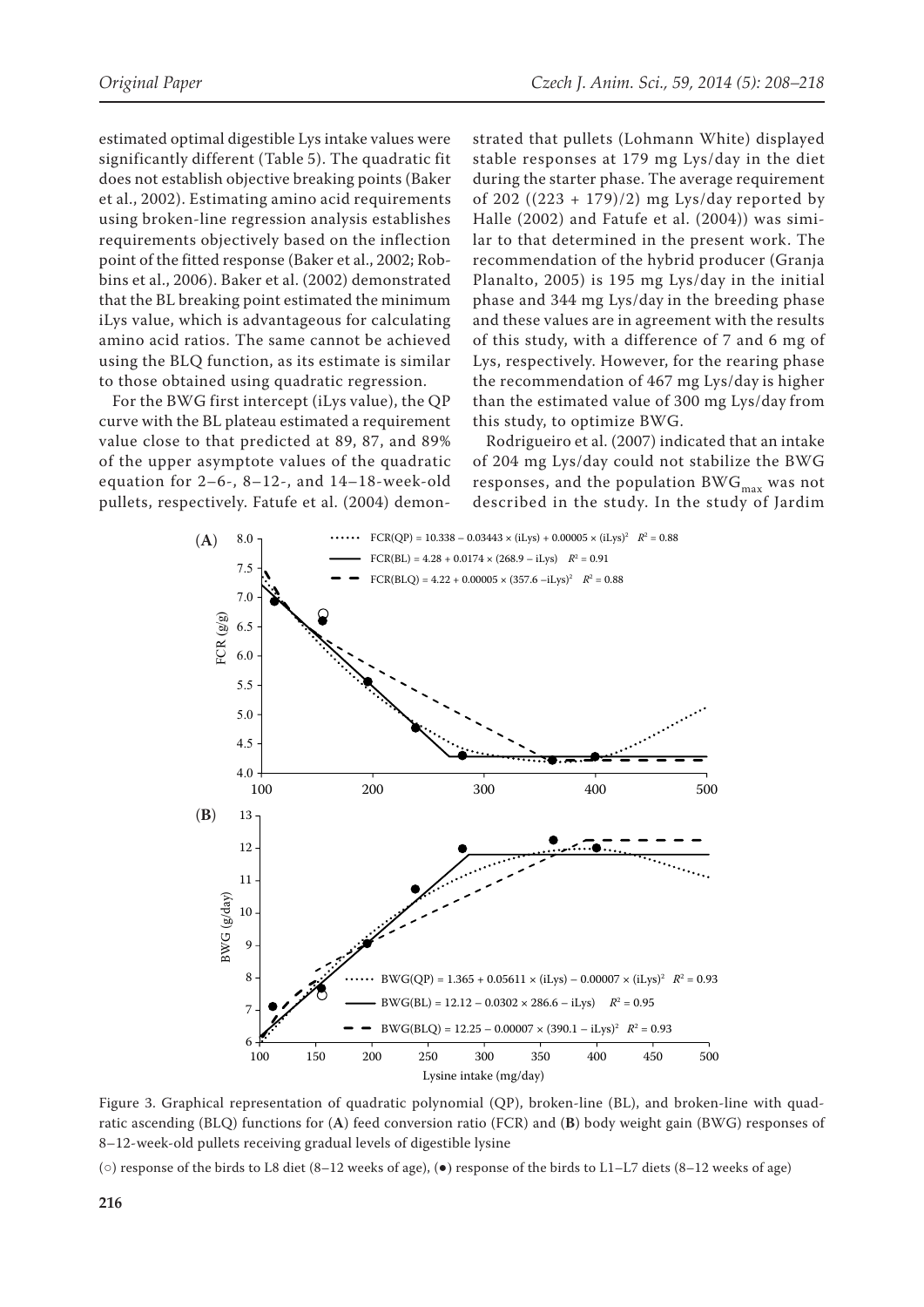

Figure 4. Graphical representation of quadratic polynomial (QP), broken-line (BL), and broken-line with quadratic ascending (BLQ) functions for (**A**) feed conversion ratio (FCR) and (**B**) body weight gain (BWG) responses of 8–18-week-old pullets receiving gradual levels of digestible lysine

(○) response of the birds to L8 diet (14–18 weeks of age), (●) response of the birds to L1–L7 diets (14–18 weeks of age)

Filho et al. (2011), the lysine levels did not influence the BWG and FI responses in the pre-laying (16–20-week-old) and pre-peak (21–25-week-old) Lohmann White birds and they recommend 402 mg Lys/day or 0.6% of Lys/kg of feed.

Accordingly, the calculation of the response limits of the population is crucial in order to identify the physiological mechanisms, apart from subsidising criteria, that affect the determination of the desired productive level or the digestible Lys supply that will adequately supply a certain proportion of the population.

The optimal digestible lysine intake was 338 to 300 mg/day for 8–12- and 14–18-week-old pullets, respectively. In these phases, the intakes equivalent to the average BWG intercepts of the quadratic curve were 328 and 311 mg/day as reported by Silva et al. (2000a) and Silva et al. (2000b), respectively.

In general, the results obtained in this study indicate that the optimal digestible iLys intake estimated depends on the mathematical function used. Modifying the digestible Lys concentration in the diet is a practical way to achieve amino acid requirements; however, it is influenced by FI, and thus a precise reference is essential to determine the ideal amino acid concentration.

#### **CONCLUSION**

The association of broken line and quadratic response curves enables to take advantage of both procedures to determine a more optimized recommendation for a better performance. Thus, the recommendation of digestible lysine intakes to optimize the body weight gain and feed conversion ratio responses of Dekalb white pullets were 202,